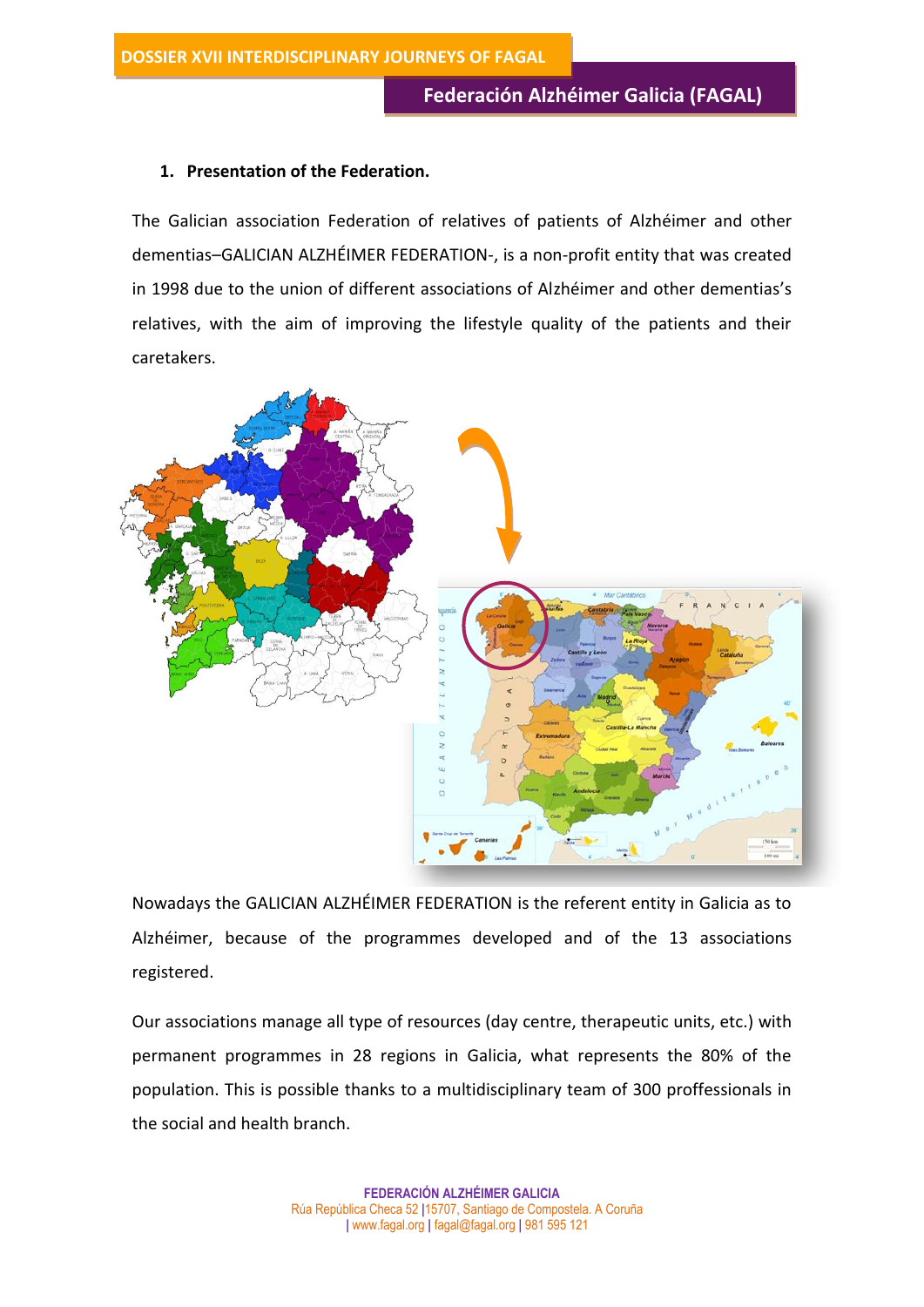# **Federación Alzhéimer Galicia (FAGAL)**

#### **MISIÓN**

The target of the GALICIAN ALZHÉIMER FEDERATION is to improve the life quality of the Alzheimer and other dementias' patients and the caretakers. To do that, the Federation works in fostering the Galician Association of relatives of patients of Alzhéimer and other dementias (AFAs) and collaborating to make up changes in society in contribution to this people and their relatives.

### **VISIÓN**

The GALICIAN FEDERATION OF ALZHÉIMER aims to be a referent, strong, united and open organisation to all the needs in the alzhéimer and other dementias' patients and all their caretakers to give an integral and close answer to them. It also wants to promote the creation of resources and the development of clinical and social research.

### **2. History of the journeys.**

The interdisciplinary journeys of FAGAL were born in 2003 with the objective of joinning together the staff of the galician alzhéimer associations, the professionals of the social and health branch and the investigation group in dementias (close to 200 people each edition); to know the reality of the different intervention fields. We strongly believe that the view from a interdisciplinary point enriches the proffessionals' day a day path and the one of the alzhéimer's patients.

On the other side, the journeys are a vehicle to get to know the different models and plans of work about the illnesses, not only in our boundaries but also out of them. In previous meetings we relied on speakers who are recognised thanks to their involvement in the world of dementias in different countries like Portugal, France, United Kingdom.

The situation in Galicia is similar to the one in Spain and in other European countries. Over the last year the ageing rate of the population has been growing up constantly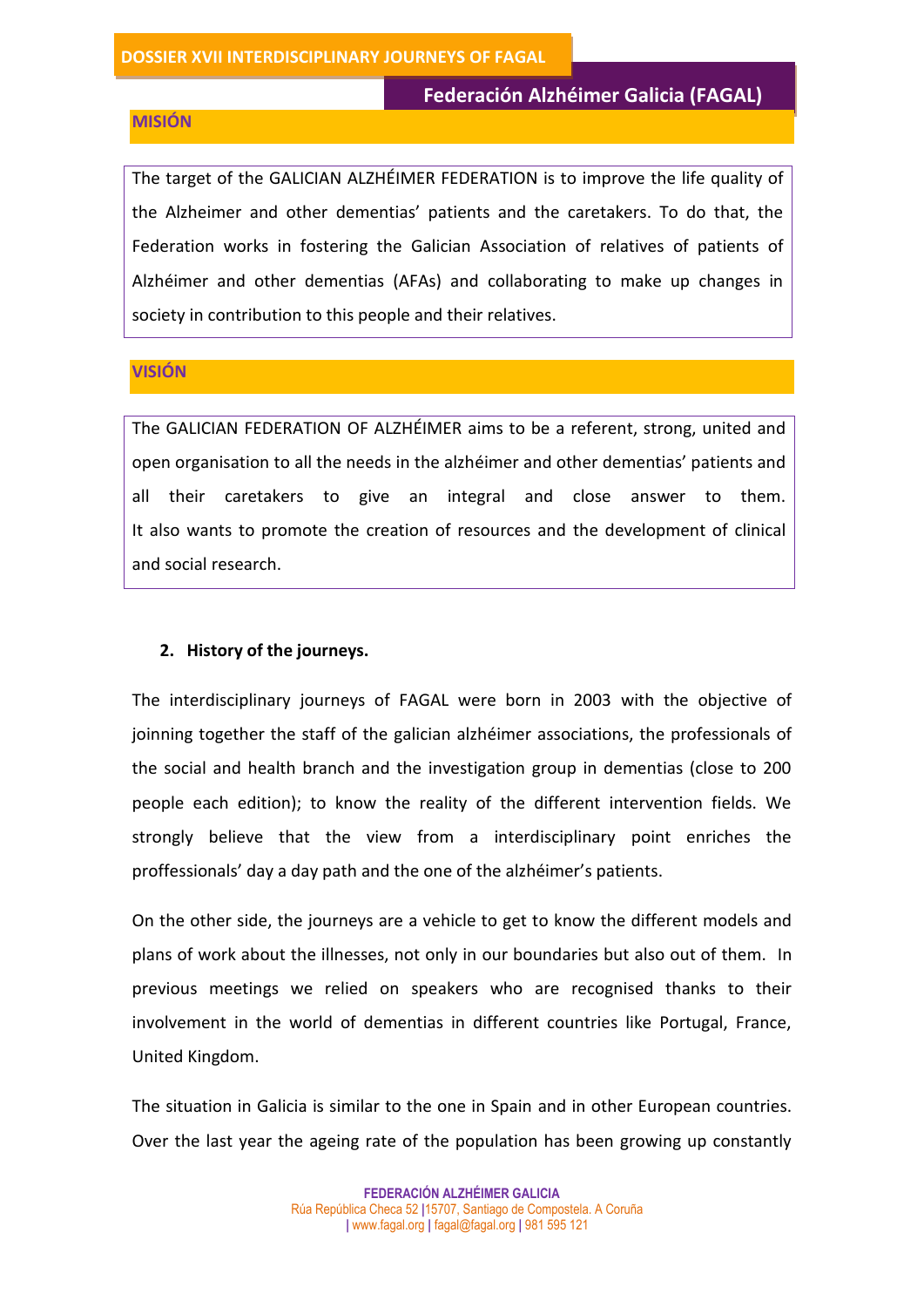**Federación Alzhéimer Galicia (FAGAL)**

(the 24,6% are older than 65 years old). Having in mind these data of FAGAL the dementias affect 12,5% of the people below 65 and the 31,35% of those below 85. The result is that in Galicia exists around 70.500 people with Alzhéimer or other type of dementia.

These data forced Spain to treat Alzhéimer as a priority in the health field, having the collaboration of national and regional entities for the elaboration of a National Alzhéimer Plan, a plan that has not been passed yet. For this reason, these meetings constitute also the bridge for establishing communication and exchanges with other actuation's models and strategies around the world. And, that is why that the participation of the professionals of the countries where the plan has been already implemented results of special interest to FAGAL.

#### **3. Programation XVIII Interdisciplinary Journeys of FAGAL**

In what follows it is explained the available information until this moment in referent to the scheduling of the 2019 interdisciplinary meetings.

**Place:** Facultad de Ciencias de la Comunicación. Campus Norte. Universidad de Santiago de Compostela. Campus Norte, Av. de Castelao, s/n, 15782 Santiago de Compostela, La Coruña

**City:** Santiago de Compostela (España)

**Date:** Saturday, 4 May,2019

**Contact for more information:** [comunicación@fagal.org](mailto:comunicación@fagal.org) / +34 981 59 51 21 / [www.fagal.org](http://www.fagal.org/)